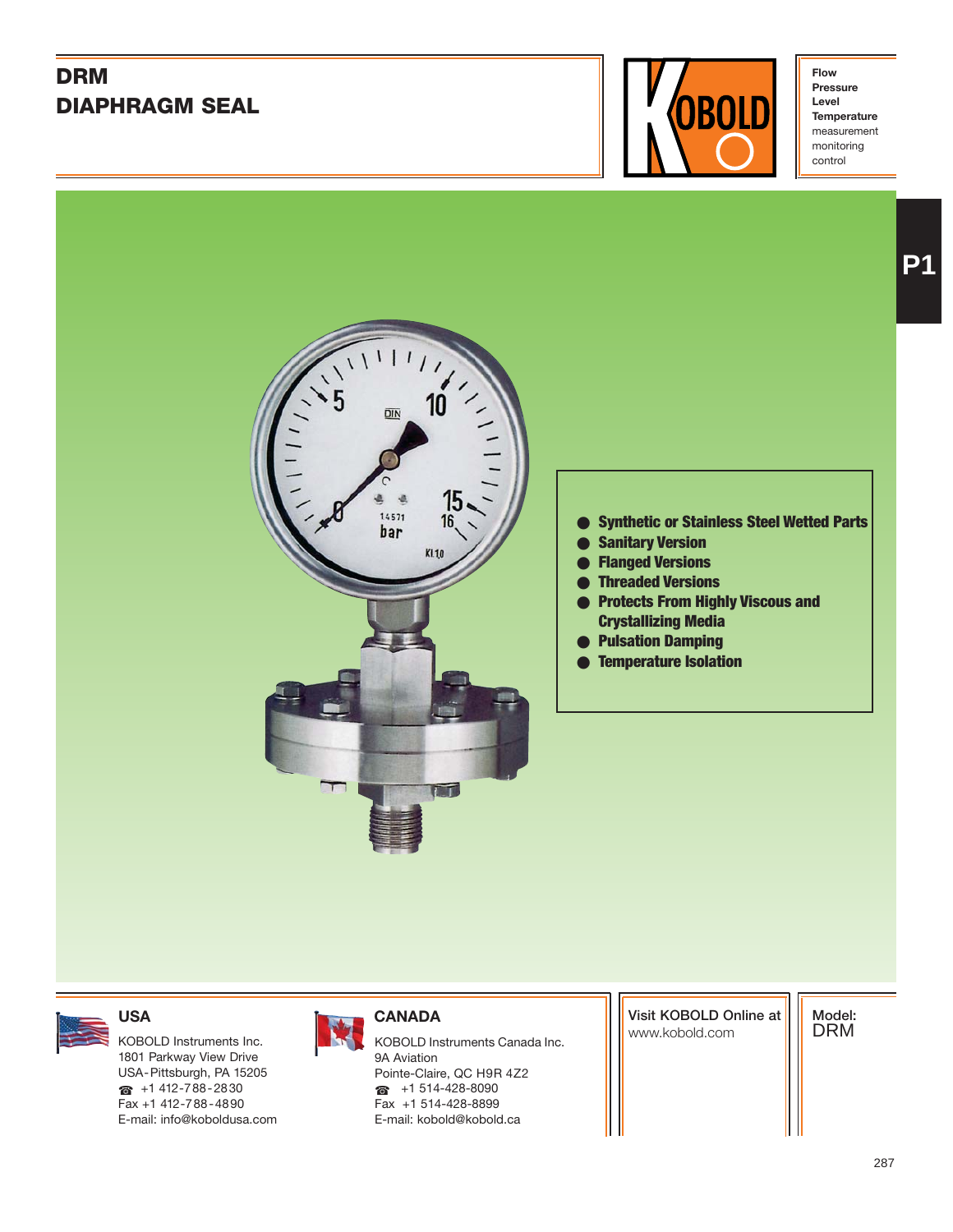

### **Features**

- **Synthetic or Stainless Steel** Wetted Parts
- **Sanitary Version**
- **Flanged Versions**
- **Threaded Versions**
- Protects From Highly Viscous and Crystallizing Media
- **Pulsation Damping**
- Temperature Isolation

On occasion, you may be confronted with the task of measuring the pressure of a particularly uncooperative medium. Whether the problem is high viscosity, incompatibility with metals, crystal formation, high temperature or some other trait, chances are a KOBOLD DRM diaphragm seal is the solution to your dilemma. By separating the pressure gauge from the medium via a diaphragm, the more delicate elements of your system can be protected from harsh media properties or process characteristics.

Available with a variety of process connections, the DRM may be coupled directly to any KOBOLD pressure gauge, or remotely connected via a filled capillary tube. A capillary tube allows installation of the indicator at a remote location. It can also be a mechanism for isolating the gauge from possible hot processes.

ANSI flange, Tri-Clamp®, and NPT fittings are standard. A variety of European (metric) fitting styles are available on request.

### **Specifications**

| Ranges:<br>Sensing Element:<br>Fill Fluid | 0–80 PSIG<br>diaphragm                        |
|-------------------------------------------|-----------------------------------------------|
| Standard:<br>Optional:                    | silicone oil<br>silicone-free oil,<br>parafin |
|                                           |                                               |

Remote Installation Hardware Materials of Construction Capillary Tube: 316-Ti SS Armor: 316 SS

DRM-630 Plastic NPT Seal Materials of Construction Body: PVC, PVDF, Polypropylene Membrane: PTFE covered Hypalon Temp. Range: 32°F to 120°F Pressure Range: 0 to 230 PSIG Fittings: /4", 1 /2" NPT DRM-610 SS Sanitary Seal

Materials of Construction Body: 304 & 316-Ti SS Membrane: 316-Ti SS Temp. Range: 15°F to 390°F Pressure Range: 0 to 145 PSIG Fittings: /2", 2" Tri-Clamp®

DRM-633 SS ANSI Flange Seal Materials of Construction Body: 304 & 316-Ti SS Membrane: 316-Ti SS Temp. Range: -40°F to 480°F Pressure Range: 0 to 580 PSIG Fittings: 2" RF ANSI flange

DRM-625 SS NPT Seal

Materials of Construction Body: 304 & 316-Ti SS Membrane: 316-Ti SS Temp. Range: –40°F to 480°F Pressure Range: 0 to 580 PSIG Fittings: <sup>1</sup>  $1/2$ " NPT

#### **DRM - Diaphragm Seal**

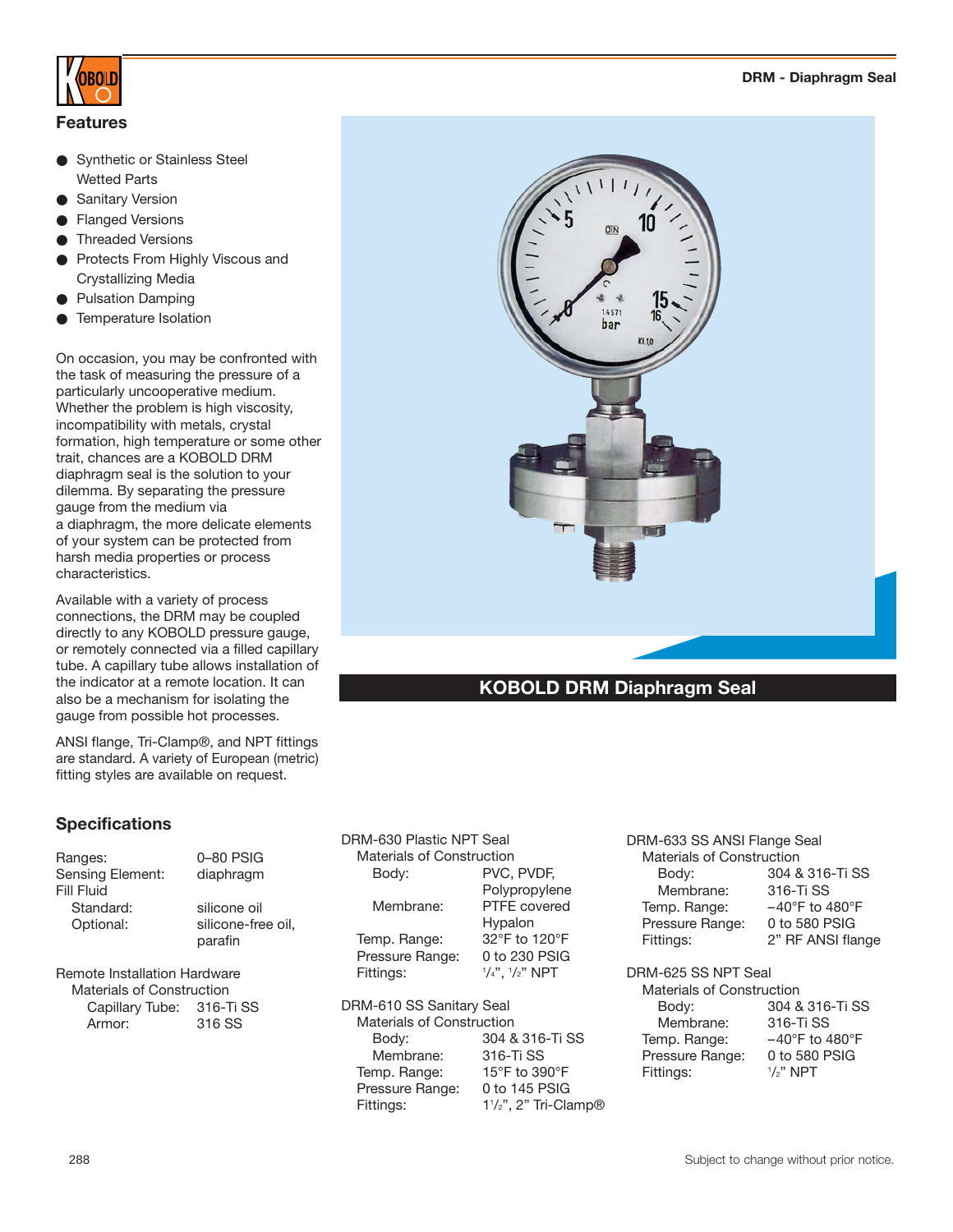

# **DRM-630 Plastic NPT Seal**



## **DRM-610 SS Sanitary Seal**



# **DRM-633 SS ANSI Flange Seal DRM-625 SS NPT Seal**